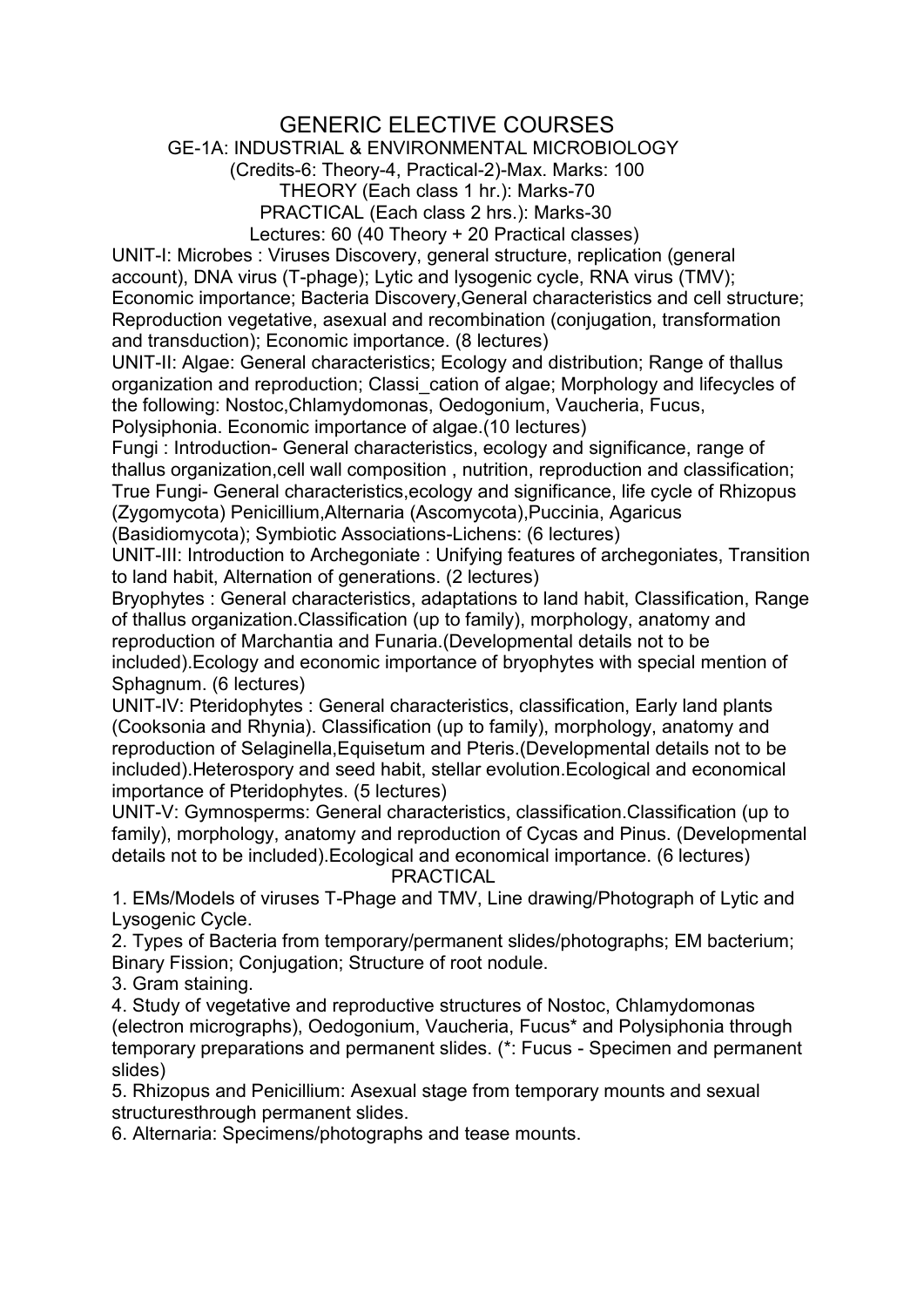7. Puccinia: Herbarium specimens of Black Stem Rust of Wheat and infected Barberryleaves; section/tease mounts of spores on Wheat and permanent slides of both the hosts.

8. Agaricus: Specimens of button stage and full grown mushroom; Sectioning of gills of Agaricus.

9. Lichens: Study of growth forms of lichens (crustose, foliose and fruticose)

10. Mycorrhiza: ecto mycorrhiza and endo mycorrhiza (Photographs)

11. Marchantia- morphology of thallus, w.m. rhizoids and scales, v.s. thallus throughgemma cup, w.m. gemmae (all temporary slides), v.s. antheridiophore, archegoniophore, l.s. sporophyte (all permanent slides).

12. Funaria- morphology, w.m. leaf, rhizoids, operculum, peristome, annulus, spores(temporary slides); permanent slides showing antheridial and archegonial heads, l.s. capsule and protonema.

13. Selaginella- morphology, w.m. leaf with ligule, t.s. stem, w.m. strobilus, w.m.microsporophyll and megasporophyll (temporary slides), l.s. strobilus (permanent slide).

14. Equisetum- morphology, t.s. internode, l.s. strobilus, t.s. strobilus, w.m. sporangiophore,w.m. spores (wet and dry)(temporary slides); t.s rhizome (permanent slide).

15. Pteris- morphology, t.s. rachis, v.s. sporophyll, w.m. sporangium, w.m. spores(temporary slides), t.s. rhizome, w.m. prothallus with sex organs and young sporophyte (permanent slide).

16. Cycas- morphology (coralloid roots, bulbil, leaf), t.s. coralloid root, t.s. rachis, v.s. leaet, v.s. microsporophyll, w.m. spores (temporary slides), l.s. ovule, t.s. root (permanent slide).

17. Pinus- morphology (long and dwarf shoots, w.m. dwarf shoot, male and female), w.m.dwarf shoot, t.s. needle, t.s. stem, , l.s./t.s. male cone, w.m. microsporophyll, w.m. microspores (temporary slides), l.s. female cone, t.l.s. & r.l.s. stem (permanent slide).

Suggested Readings:

1. Kumar, H.D. (1999). Introductory Phycology. A\_liated East-West. Press Pvt. Ltd. Delhi.2nd edition.

2. Tortora, G.J., Funke, B.R., Case, C.L. (2010). Microbiology: An Introduction, Pearson Benjamin Cummings, U.S.A. 10th edition.

3. . Sethi, I.K. and Walia, S.K. (2011). Text book of Fungi & Their Allies, MacMillan Publishers Pvt. Ltd., Delhi.

4. Alexopoulos, C.J., Mims, C.W., Blackwell, M. (1996). Introductory Mycology, John Wiley and Sons (Asia), Singapore. 4th edition.

5. Raven, P.H., Johnson, G.B., Losos, J.B., Singer, S.R., (2005). Biology. Tata McGraw Hill,Delhi, India.

6. Vashishta, P.C., Sinha, A.K., Kumar, A., (2010). Pteridophyta, S. Chand. Delhi, India.

7. Bhatnagar, S.P. and Moitra, A. (1996). Gymnosperms. New Age International (P) Ltd

Publishers, New Delhi, India.

8. Parihar, N.S. (1991). An introduction to Embryophyta. Vol. I. Bryophyta. Central Book

Depot, Allahabad.